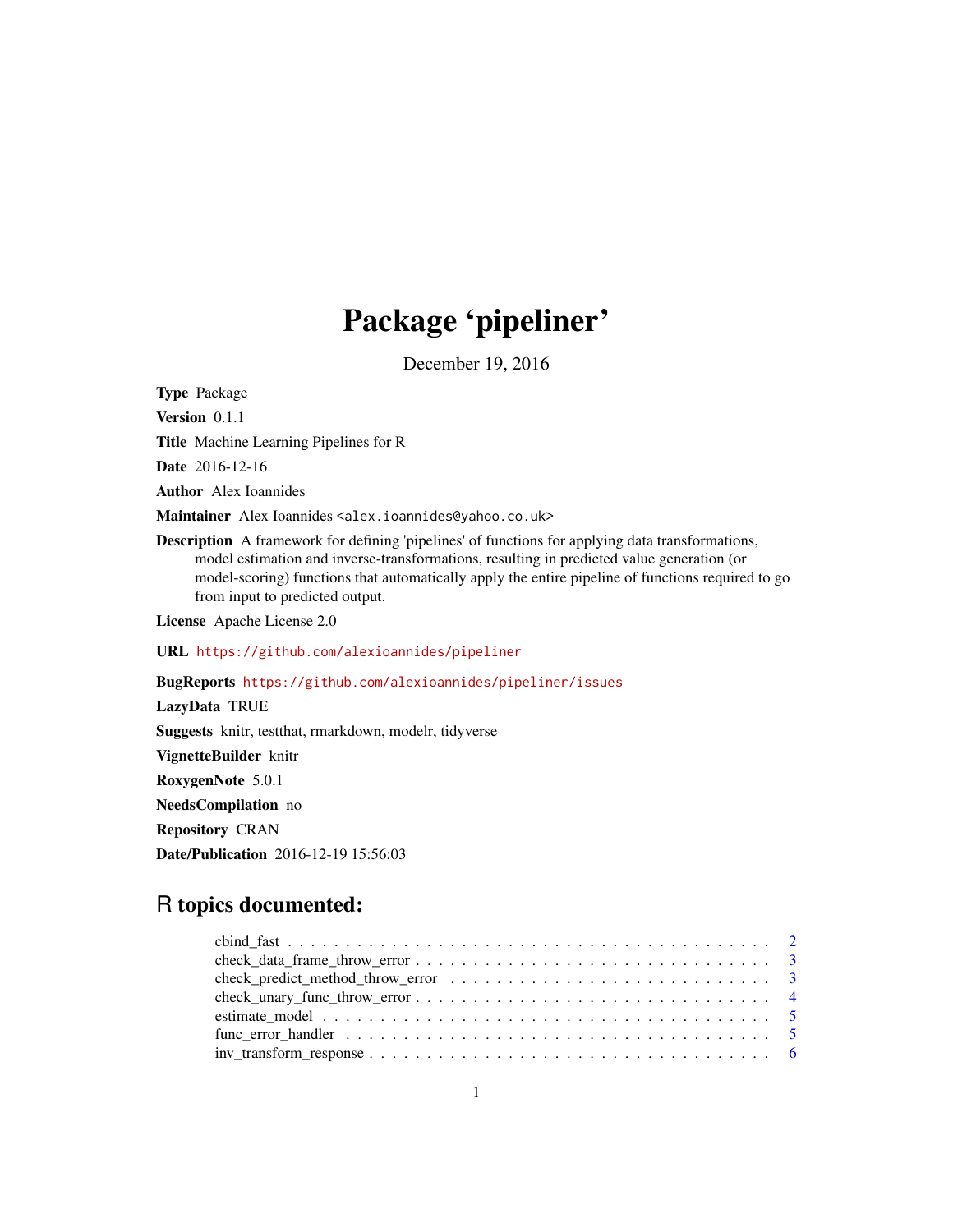### <span id="page-1-0"></span>2 cbind\_fast

| Index |  |
|-------|--|
|       |  |
|       |  |
|       |  |
|       |  |
|       |  |
|       |  |
|       |  |
|       |  |
|       |  |

cbind\_fast *Faster alternative to* cbind\_fast

#### Description

This is not as 'safe' as using cbind\_fast - for example, if df1 has columns with the same name as columns in df2, then they will be over-written.

#### Usage

cbind\_fast(df1, df2)

#### Arguments

| df1 | A data frame.      |
|-----|--------------------|
| df  | Another data frame |

#### Value

A data.frame equal to df1 with the columns of df2 appended.

#### Examples

```
## Not run:
df1 <- data.frame(x = 1:5, y = 1:5 * 0.1)
df2 <- data.frame(a = 6:10, b = 6:10 * 0.25)
df3 <- cbind_fast(df1, df2)
df3
# x y a b
# 1 1 0.1 6 1.50
# 2 2 0.2 7 1.75
# 3 3 0.3 8 2.00
# 4 4 0.4 9 2.25
# 5 5 0.5 10 2.50
```
## End(Not run)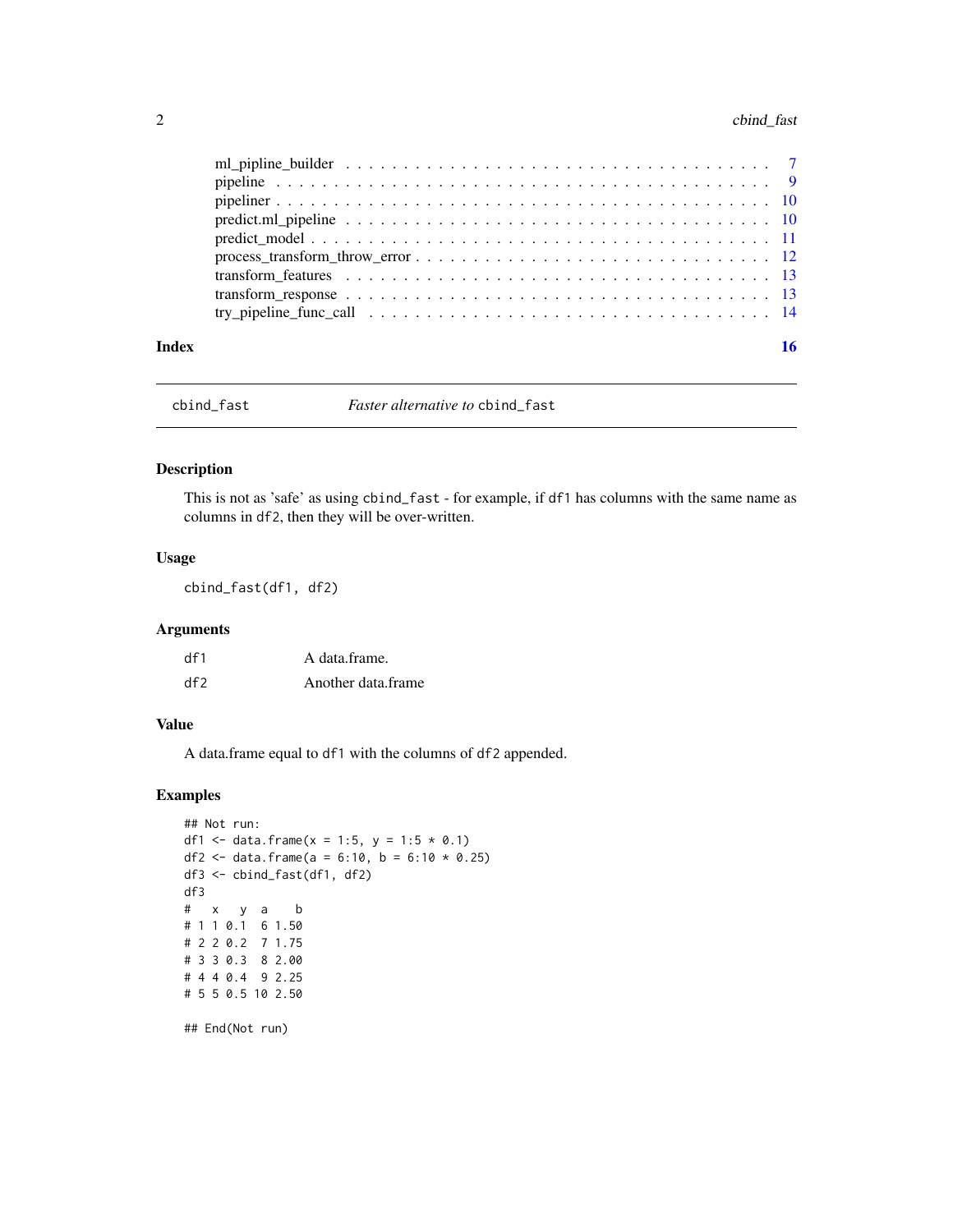<span id="page-2-0"></span>check\_data\_frame\_throw\_error

*Validate ml\_pipeline\_builder transform method returns data.frame*

#### Description

Helper function that checks if the object returned from a ml\_pipeline\_builder method is data.frame (if it isn't NULL), and if it isn't, throws an error that is customised with the returning name.

#### Usage

```
check_data_frame_throw_error(func_return_object, func_name)
```
#### Arguments

| func_return_object |                                                        |
|--------------------|--------------------------------------------------------|
|                    | The object returned from a ml_pipeline_builder method. |
| func name          | The name of the function that returned the object.     |

#### Examples

```
## Not run:
transform_method <- function(df) df
data <- data.frame(y = c(1, 2), x = c(0.1, 0.2))
data_transformed <- transform_method(data)
check_data_frame_throw_error(data_transformed, "transform_method")
# NULL
```
## End(Not run)

check\_predict\_method\_throw\_error

*Validate estimate\_model method returns an object with a* predict *method defined*

#### Description

Helper function that checks if the object returned from the estimate\_model method has a predict method defined for it.

#### Usage

check\_predict\_method\_throw\_error(func\_return\_object)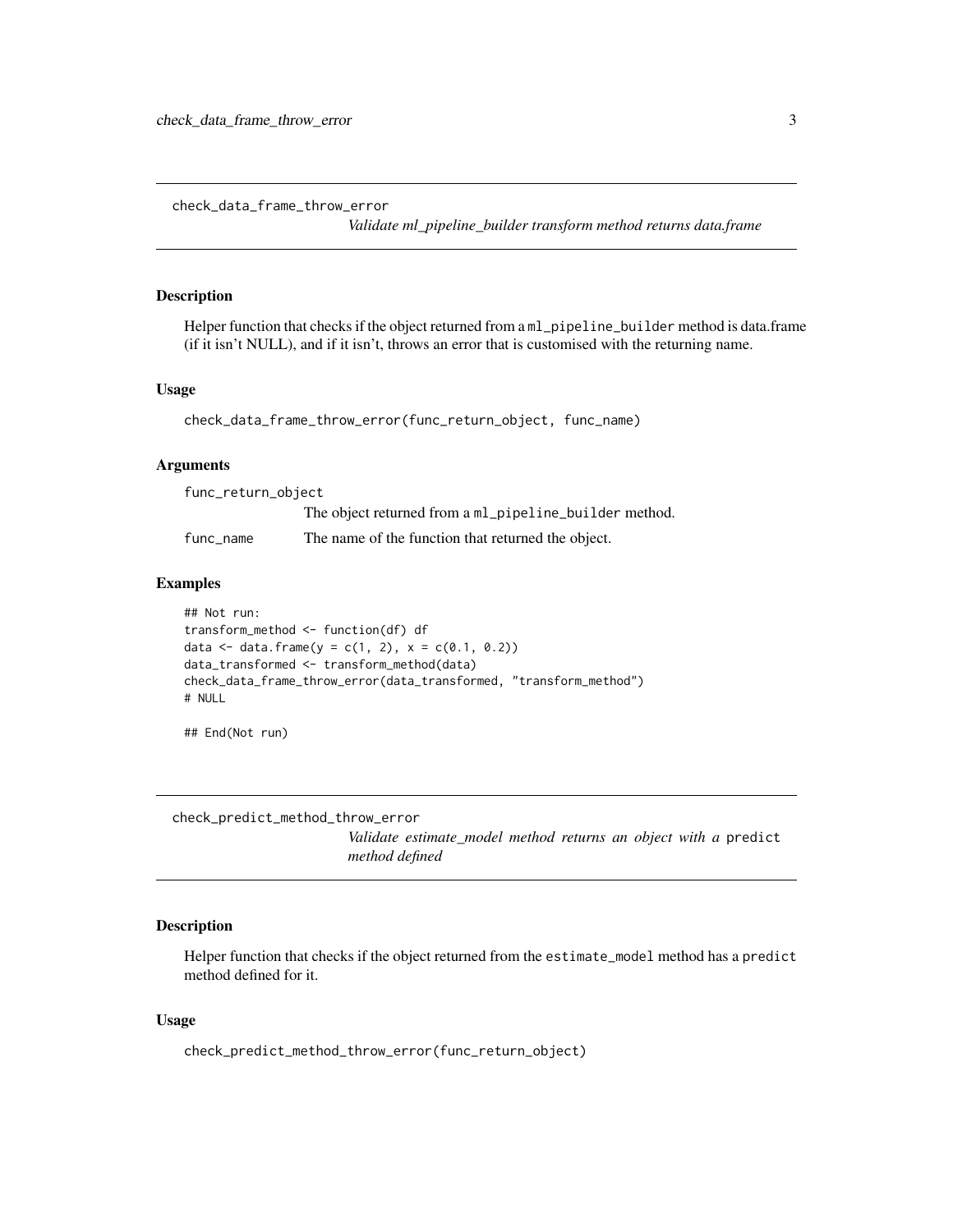#### <span id="page-3-0"></span>Arguments

func\_return\_object

The object returned from the estimate\_model method.

#### Examples

```
## Not run:
estimation_method <- function(df) lm(eruptions \sim 0 + waiting, df)
data <- faithful
model_estimate <- estimation_method(data)
check_predict_method_throw_error(model_estimate)
# NULL
```
## End(Not run)

check\_unary\_func\_throw\_error *Validate ml\_pipeline\_builder transform method is a unary function*

#### Description

Helper function that checks if a ml\_pipeline\_builder method is unary function (if it isn't a NULL returning function), and if it isn't, throws an error that is customised with the method function name.

#### Usage

```
check_unary_func_throw_error(func, func_name)
```
#### Arguments

| func      | A ml_pipeline_builder method.               |
|-----------|---------------------------------------------|
| func_name | The name of the ml_pipeline_builder method. |

#### Examples

```
## Not run:
transform_method <- function(df) df
check_unary_func_throw_error(transform_method, "transform_method")
# NULL
```
## End(Not run)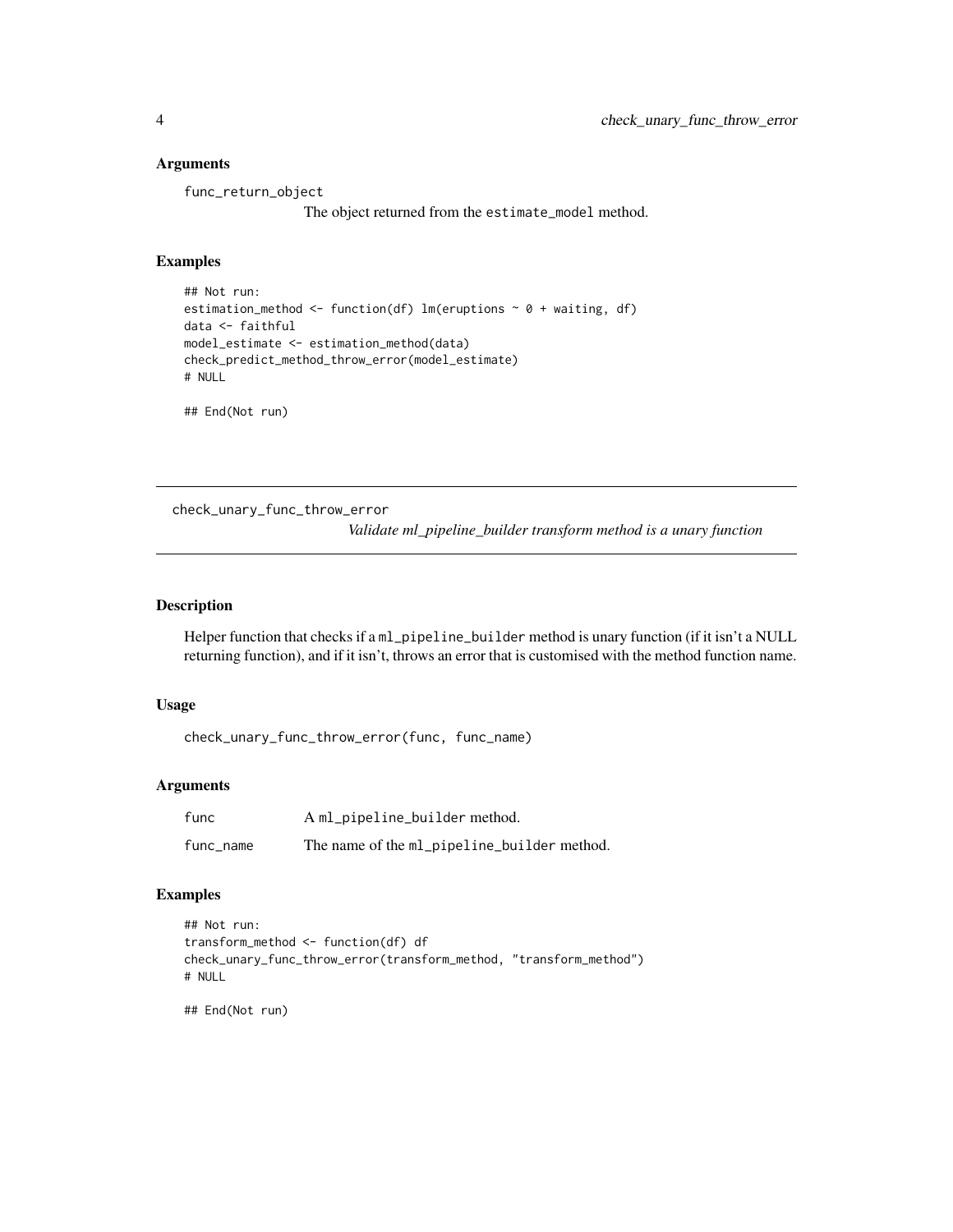#### <span id="page-4-1"></span><span id="page-4-0"></span>**Description**

A function that takes as its arguement another function defining how a machine learning model should be estimated based on the variables available in the input data frame. This function is wrapped (or adapted) for use within a machine learning pipeline.

#### Usage

```
estimate_model(.f)
```
#### Arguments

.f A unary function of a data.frame that returns a fitted model object, which must have a predict. {model-class} defined and available in the enclosing environment. An error will be thrown if any of these criteria are not met.

#### Value

A unary function of a data.frame that returns a fitted model object that has a predict.{model-class} defined This function is assigned the classes "estimate\_model" and "ml\_pipeline\_section".

#### Examples

```
data <- head(faithful)
f <- estimate_model(function(df) {
 lm(eruptions \sim 1 + waiting, df)
})
f(data)
# Call:
# lm(formula = eruptions ~ 1 + waiting, data = df)#
# Coefficients:
# (Intercept) waiting
# -1.53317 0.06756
```
func\_error\_handler *Custom error handler for printing the name of an enclosing function with error*

#### **Description**

Custom error handler for printing the name of an enclosing function with error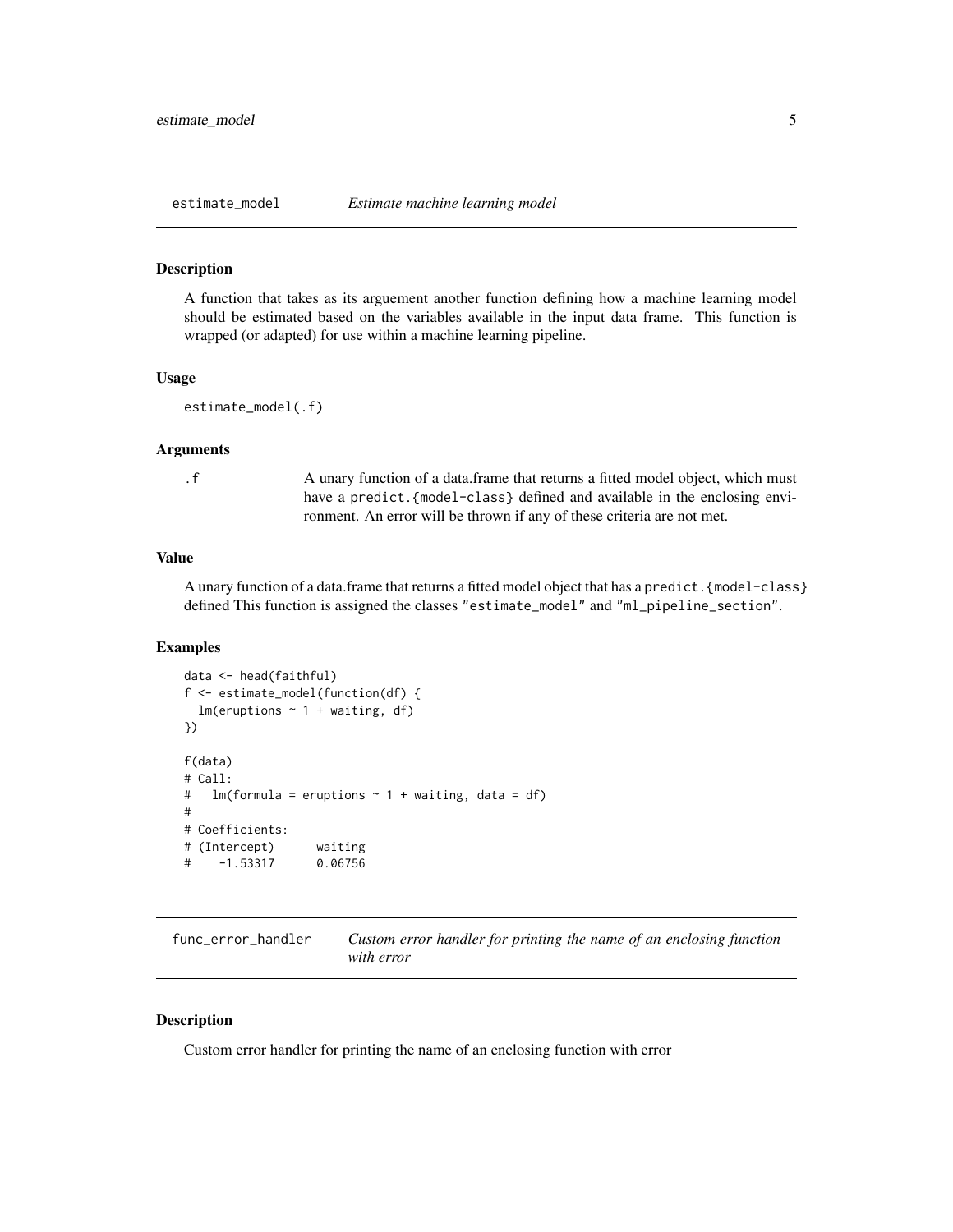#### <span id="page-5-0"></span>Usage

func\_error\_handler(e, calling\_func)

#### Arguments

|              | A simple Error - e.g. thrown from tryCatch                                      |
|--------------|---------------------------------------------------------------------------------|
| calling_func | A character string naming the enclosing function (or closure) for printing with |
|              | error messages                                                                  |

#### Value

NULL - throws error with custom message

#### Examples

```
## Not run:
f \le function(x) x \land 2
tryCatch(f("a"), error = function(e) func_error_handler(e, "f"))
# Error in x^2 : non-numeric argument to binary operator
# ---> called from within function: f
```
## End(Not run)

<span id="page-5-1"></span>inv\_transform\_response

*Inverse transform machine learning response variable*

#### Description

A function that takes as its arguement another function defining a inverse response variable transformation, and wraps (or adapts) it for use within a machine learning pipeline.

#### Usage

```
inv_transform_response(.f)
```
#### Arguments

.f A unary function of a data.frame that returns a new data.frame containing only the inverse transformed response variable. An error will be thrown if this is not the case.

#### Value

A unary function of a data.frame that returns the input data.frame with the inverse transformed response variable column appended. This function is assigned the classes "inv\_transform\_response" and "ml\_pipeline\_section".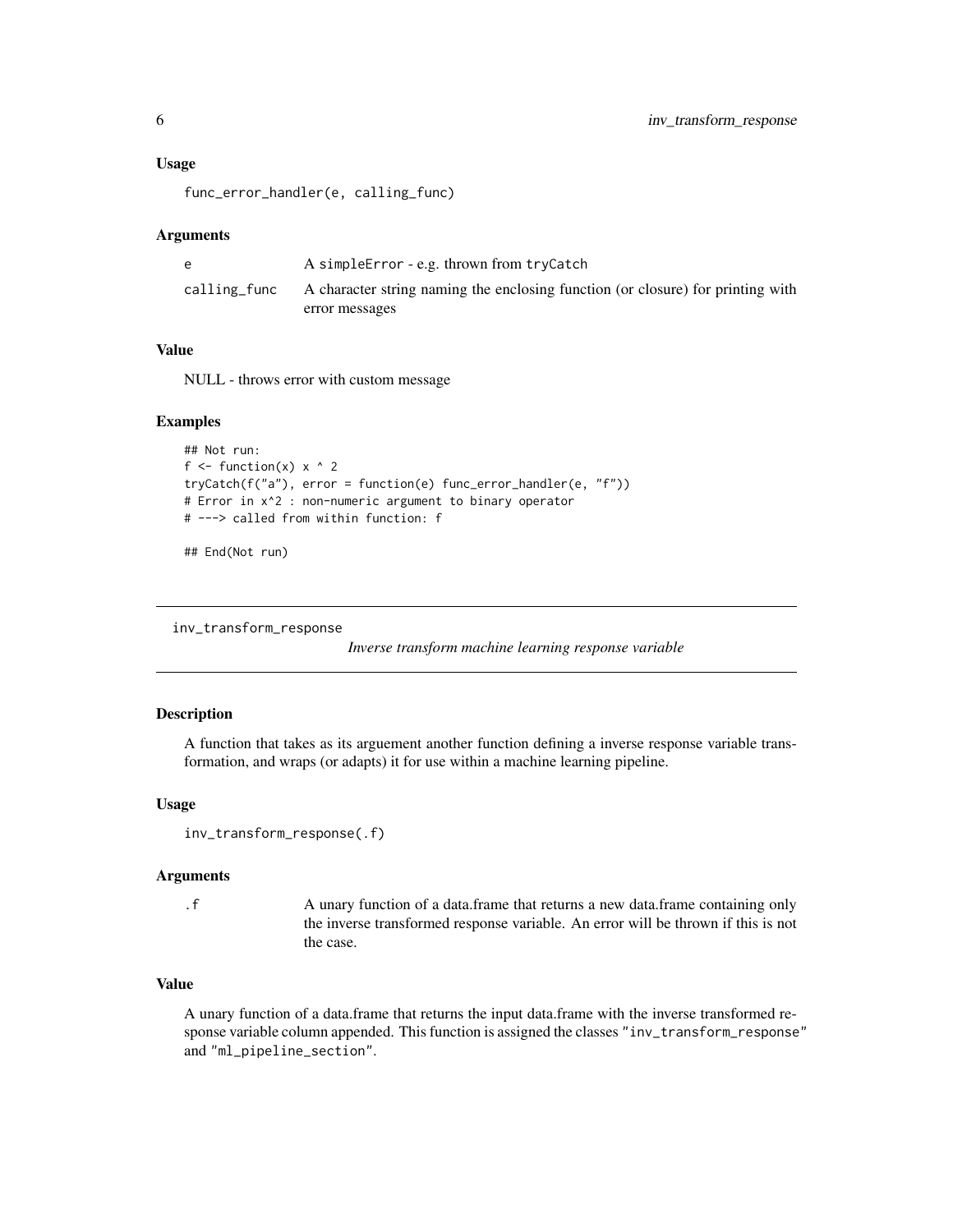#### <span id="page-6-0"></span>ml\_pipline\_builder 7

#### Examples

```
data <- head(faithful)
f1 <- transform_response(function(df) {
 data.frame(y = (df$eruptions - mean(df$eruptions)) / sd(df$eruptions))
})
f2 <- inv_transform_response(function(df) {
 data.frame(eruptions2 = df$y * sd(df$eruptions) + mean(df$eruptions))
})
f2(f1(data))
# eruptions waiting y eruptions2
# 1 3.600 79 0.5412808 3.600
# 2 1.800 54 -1.3039946 1.800
# 3 3.333 74 0.2675649 3.333
# 4 2.283 62 -0.8088457 2.283
# 5 4.533 85 1.4977485 4.533
# 6 2.883 55 -0.1937539 2.883
```
ml\_pipline\_builder *Build machine learning pipelines - object oriented API*

#### Description

Building machine learning models often requires pre- and post-transformation of the input and/or response variables, prior to training (or fitting) the models. For example, a model may require training on the logarithm of the response and input variables. As a consequence, fitting and then generating predictions from these models requires repeated application of transformation and inversetransormation functions, to go from the original input to original output variables (via the model).

#### Usage

ml\_pipline\_builder()

#### Details

This function produces an object in which it is possible to: define transformation and inversetransformation functions; fit a model on training data; and then generate a prediction (or modelscoring) function that automatically applies the entire pipeline of transformation and inverse-transformation to the inputs and outputs of the inner-model's predicted scores.

Calling ml\_pipline\_builder() will return an 'ml\_pipeline' object (actually an environment or closure), whose methods can be accessed as one would access any element of a list. For example, ml\_pipline\_builder()\$transform\_features will allow you to get or set the transform\_features function to use the pipeline. The full list of methods for defining sections of the pipeline (documented elsewhere) are:

- transform\_features;
- transform\_response;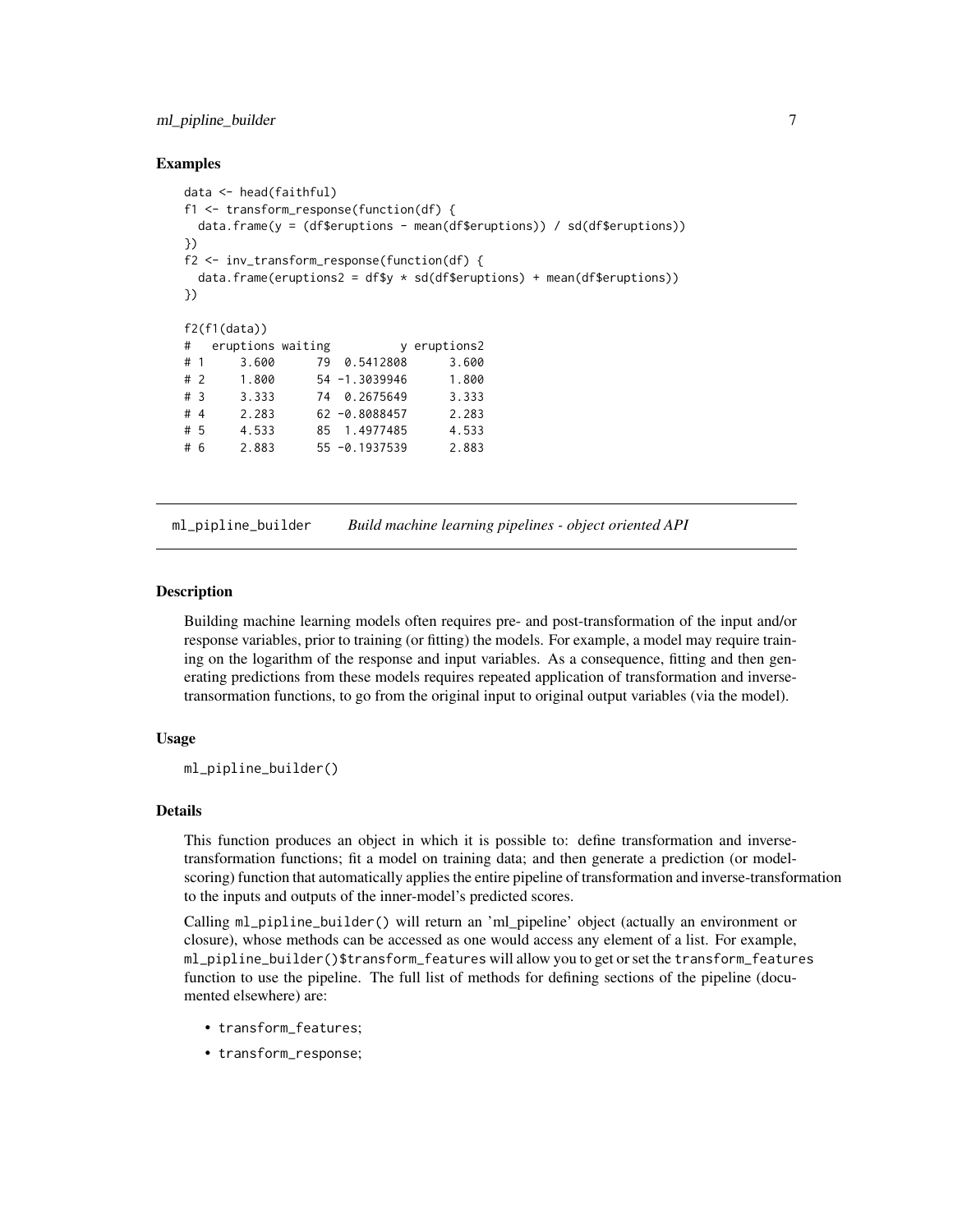- <span id="page-7-0"></span>• inv\_transform\_response; and,
- estimate\_model;

The pipeline can be fit, prediction generated and the inner model accessed using the following methods:

- fit(.data);
- predict(.data); and,
- model\_estimate().

#### Value

An object of class ml\_pipeline.

#### See Also

[transform\\_features](#page-12-1), [transform\\_response](#page-12-2), [estimate\\_model](#page-4-1) and [inv\\_transform\\_response](#page-5-1).

```
data <- faithful
lm_pipeline <- ml_pipline_builder()
lm_pipeline$transform_features(function(df) {
 data.frame(x1 = (df$waiting - mean(df$waiting)) / sd(df$waiting))
})
lm_pipeline$transform_response(function(df) {
 data.frame(y = (df$eruptions - mean(df$eruptions)) / sd(df$eruptions))
})
lm_pipeline$inv_transform_response(function(df) {
 data.frame(pred_eruptions = df$pred_model * sd(df$eruptions) + mean(df$eruptions))
})
lm_pipeline$estimate_model(function(df) {
 lm(y \sim \emptyset + x1, df)})
lm_pipeline$fit(data)
head(lm_pipeline$predict(data))
# eruptions waiting x1 pred_model pred_eruptions
# 1 3.600 79 0.5960248 0.5369058 4.100592
# 2 1.800 54 -1.2428901 -1.1196093 2.209893
# 3 3.333 74 0.2282418 0.2056028 3.722452
# 4 2.283 62 -0.6544374 -0.5895245 2.814917
# 5 4.533 85 1.0373644 0.9344694 4.554360
# 6 2.883 55 -1.1693335 -1.0533487 2.285521
```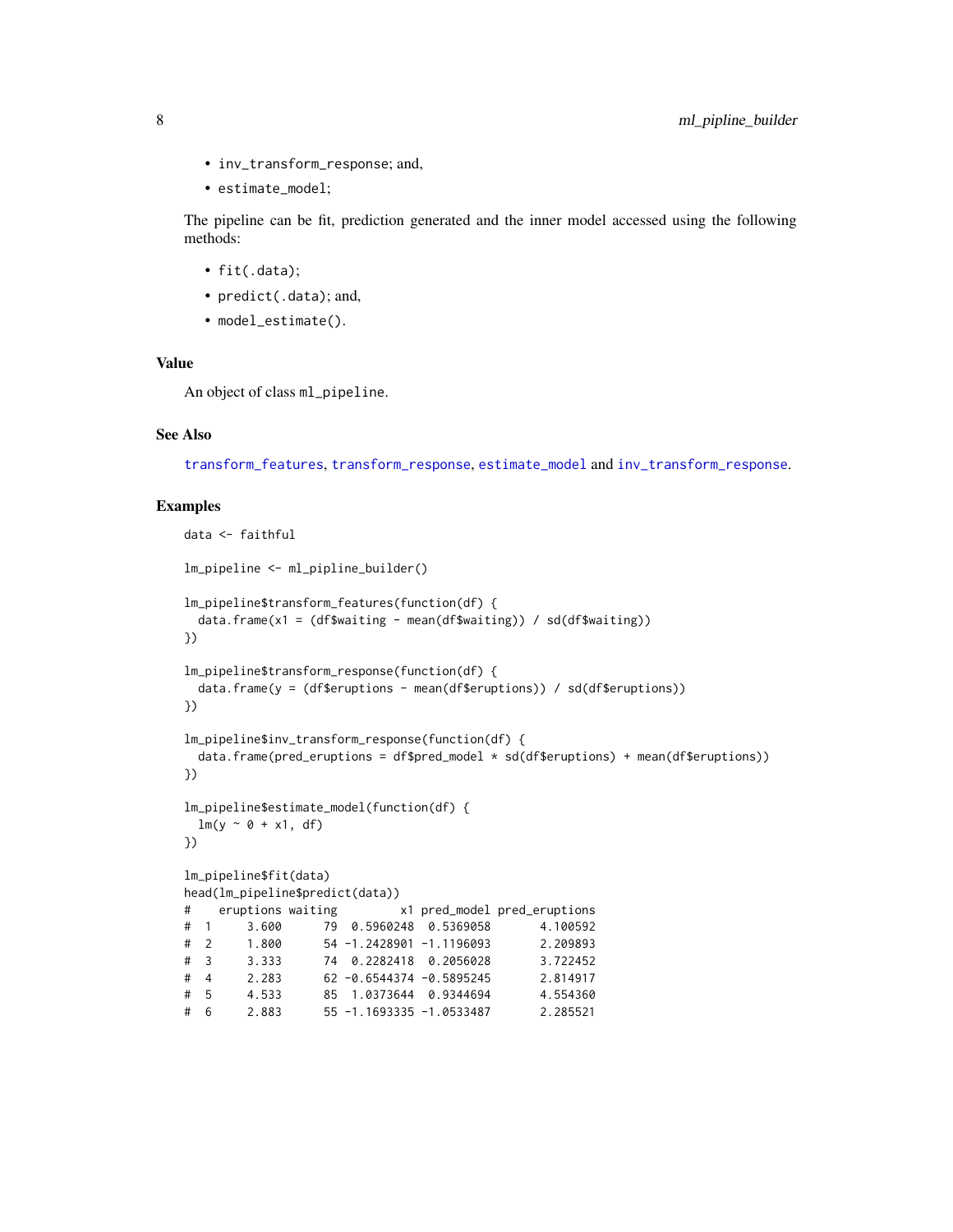<span id="page-8-0"></span>

#### Description

Building machine learning models often requires pre- and post-transformation of the input and/or response variables, prior to training (or fitting) the models. For example, a model may require training on the logarithm of the response and input variables. As a consequence, fitting and then generating predictions from these models requires repeated application of transformation and inversetransormation functions, to go from the original input to original output variables (via the model).

#### Usage

pipeline(.data, ...)

#### Arguments

| .data                   | A data frame containing the input variables required to fit the pipeline. |
|-------------------------|---------------------------------------------------------------------------|
| $\cdot$ $\cdot$ $\cdot$ | Functions of class "ml_pipeline_section" - e.g. transform_features(),     |
|                         | $transform\_response(), inv\_transform\_response()$ or estimate_model().  |

#### Details

This function that takes individual pipeline sections - functions with class "ml\_pipeline\_section" - together with the data required to estimate the inner models, returning a machine pipeline capable of predicting (scoring) data end-to-end, without having to repeatedly apply input variable (feature and response) transformation and their inverses.

#### Value

A "ml\_pipeline" object contaiing the pipeline prediction function ml\_pipeline\$predict() and the estimated machine learning model nested within it ml\_pipeline\$inner\_model().

```
data <- faithful
lm_pipeline <-
 pipeline(
   data,
    transform_features(function(df) {
      data.frame(x1 = (df$waiting - mean(df$waiting)) / sd(df$waiting))
    }),
    transform_response(function(df) {
     data.frame(y = (df$eruptions - mean(df$eruptions)) / sd(df$eruptions))
    }),
```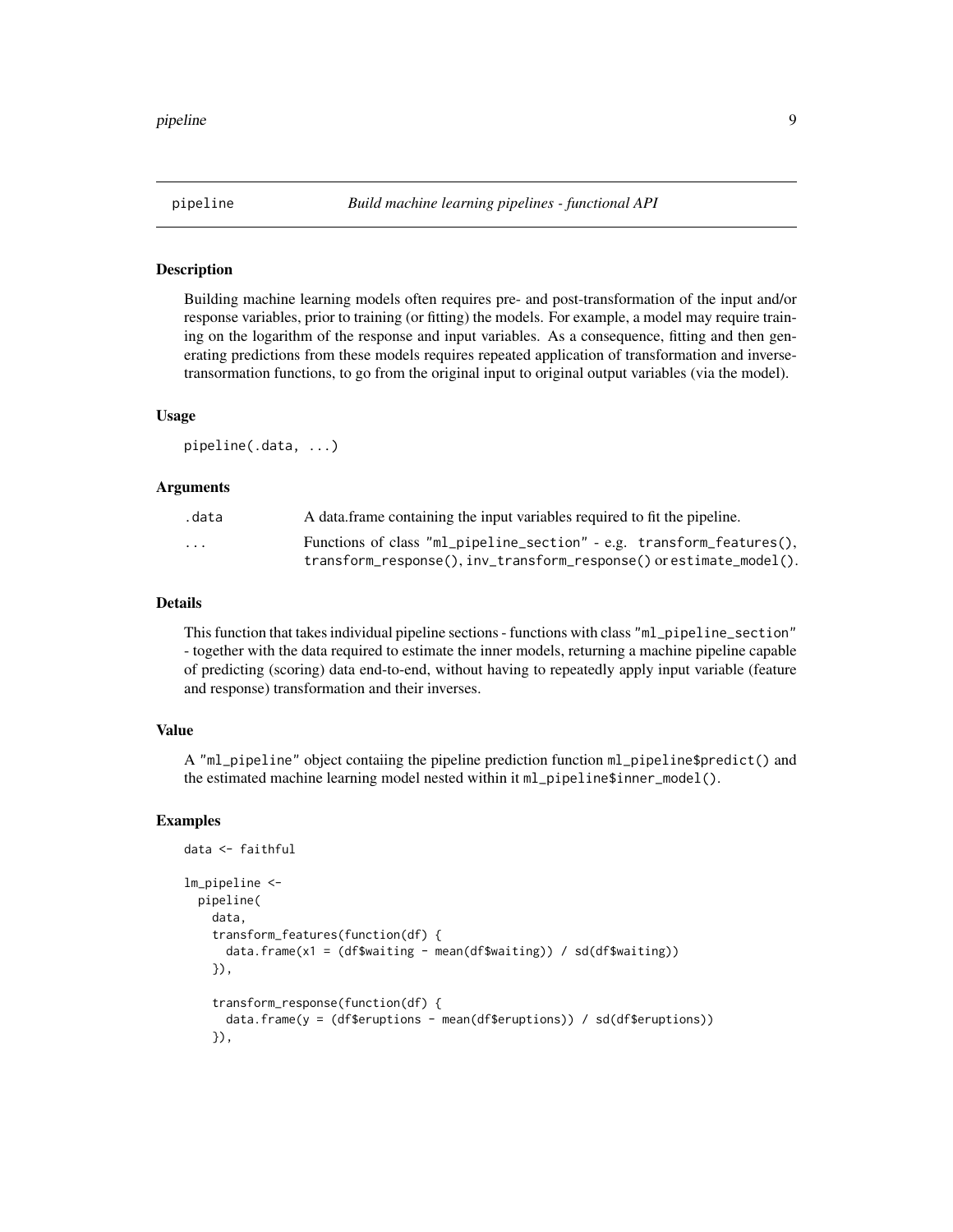```
estimate_model(function(df) {
    lm(y \sim 1 + x1, df)}),
  inv_transform_response(function(df) {
   data.frame(pred_eruptions = df$pred_model * sd(df$eruptions) + mean(df$eruptions))
 })
\mathcal{L}
```
pipeliner *pipeliner: machine learning pipelines for R*

#### Description

Allows you to define, fit and predict machine learning pipelines.

predict.ml\_pipeline *Predict method for ML pipelines*

#### Description

Predict method for ML pipelines

#### Usage

```
## S3 method for class 'ml_pipeline'
predict(object, data, verbose = FALSE,
 pred\_var = "pred\_model", ...)
```
#### Arguments

| object   | An estimated pipleine object of class ml_pipeline.                                                             |
|----------|----------------------------------------------------------------------------------------------------------------|
| data     | A data frame in which to look for input variables with which to predict.                                       |
| verbose  | Boolean - whether or not to return data. frame with all input and interim variables<br>as well as predictions. |
| pred_var | Name to assign to for column of predictions from the 'raw' (or inner) model in<br>the pipeline.                |
| $\cdot$  | Any additional arguements than need to be passed to the underlying model's<br>predict methods.                 |

#### Value

A vector of model predictions or scores (default); or, a data.frame containing the predicted values, input variables, as well as any interim tranformed variables.

<span id="page-9-0"></span>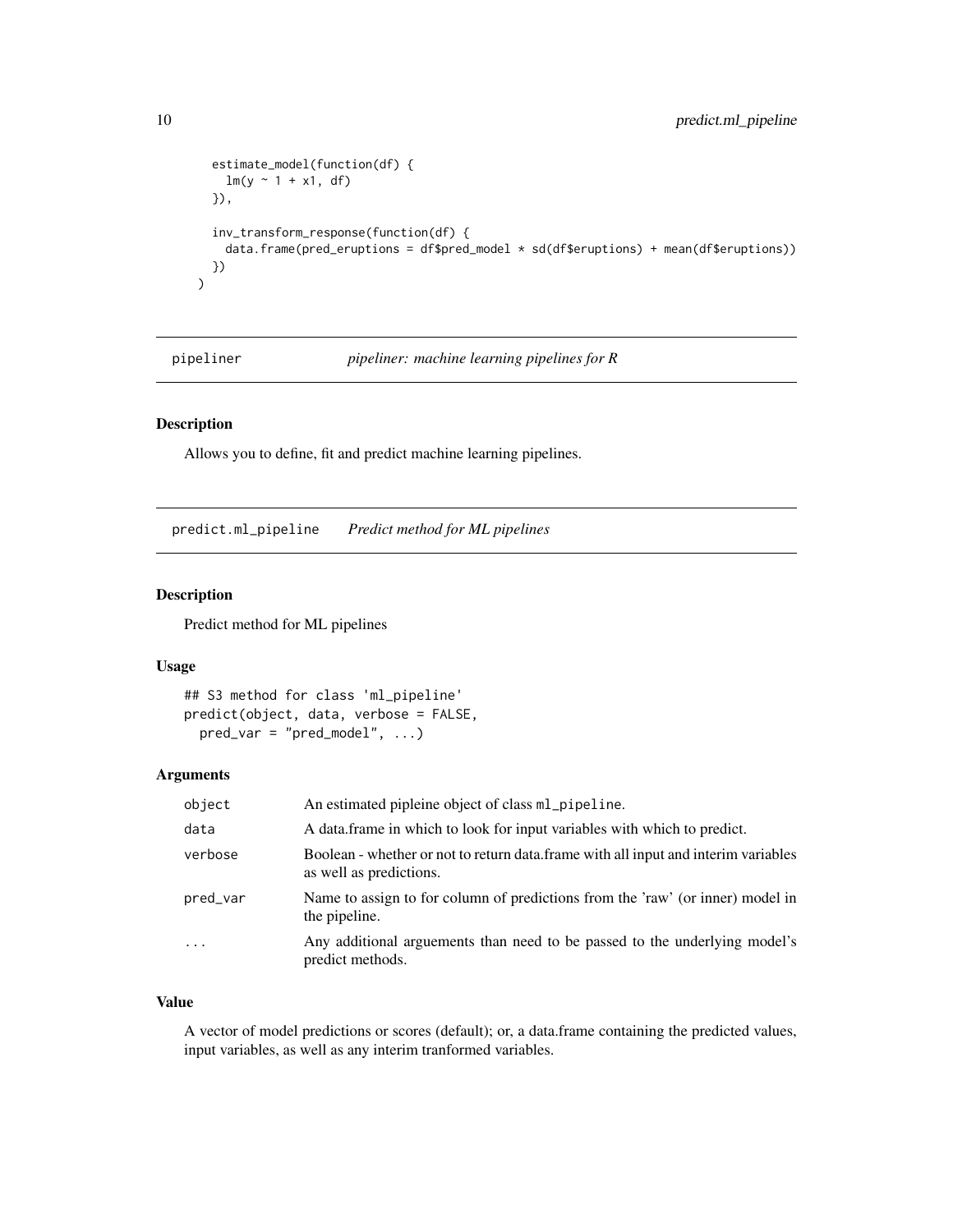#### <span id="page-10-0"></span>predict\_model 11

#### Examples

```
data <- faithful
lm_pipeline <-
 pipeline(
   data,
    estimate_model(function(df) {
      lm(eruptions \sim 1 + waiting, df)
    })
 \lambdain_sample_predictions <- predict(lm_pipeline, data)
head(in_sample_predictions)
# [1] 4.100592 2.209893 3.722452 2.814917 4.554360 2.285521
```
predict\_model *Generate machine learning model prediction*

#### Description

A helper function that takes as its arguement an estimated machine learning model and returns a prediction function for use within a machine learning pipeline.

#### Usage

predict\_model(.m)

#### Arguments

.m An estimated machine lerning model.

#### Value

A unary function of a data.frame that returns the input data.frame with the predicted response variable column appended. This function is assigned the classes "predict\_model" and "ml\_pipeline\_section".

```
## Not run:
data <- head(faithful)
m <- estimate_model(function(df) {
 lm(eruptions \sim 1 + waiting, df)
})
predict_model(m(data))(data, "pred_eruptions")
# eruptions waiting pred_eruptions
# 1 3.600 79 3.803874
# 2 1.800 54 2.114934
# 3 3.333 74 3.466086
```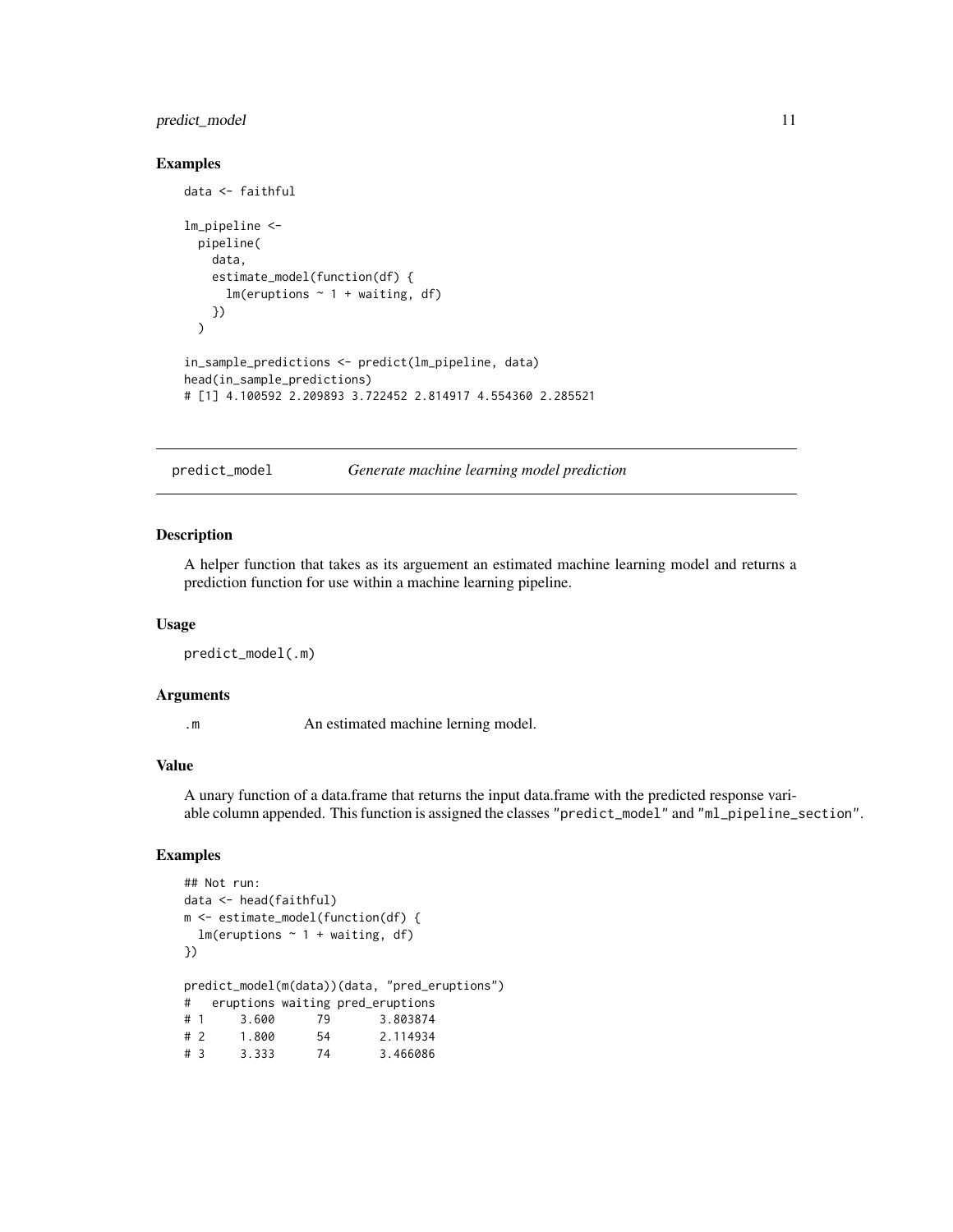| #4              | 2.283 | 62  | 2.655395 |
|-----------------|-------|-----|----------|
| #5              | 4.533 | 85  | 4.209219 |
| #6              | 2.883 | 55. | 2.182492 |
| ## End(Not run) |       |     |          |

process\_transform\_throw\_error

*Validate and clean transform function output*

#### Description

Helper function that ensures the output of applying a transform function is a data.frame and that this data frame does not duplicate variables from the original (input data) data frame. If duplicates are found they are automatically dropped from the data.frame that is returned by this function.

#### Usage

```
process_transform_throw_error(input_df, output_df, func_name)
```
#### Arguments

| input_df  | The original (input data) data.frame - the transform function's argument. |
|-----------|---------------------------------------------------------------------------|
| output_df | The the transform function's output.                                      |
| func_name | The name of the ml_pipeline_builder trandform method.                     |

#### Value

If the transform function is not NULL then a copy of the transform function's output data.frame, with any duplicated inputs removed.

```
## Not run:
transform_method <- function(df) cbind_fast(df, q = df$y * df$y)
data <- data.frame(y = c(1, 2), x = c(0.1, 0.2))
data_transformed <- transform_method(data)
process_transform_throw_error(data, data_transformed, "transform_method")
# transform_method yields data.frame that duplicates input vars - dropping the following
columns: 'y', 'x'
# q
# 1 1
# 2 4
## End(Not run)
```
<span id="page-11-0"></span>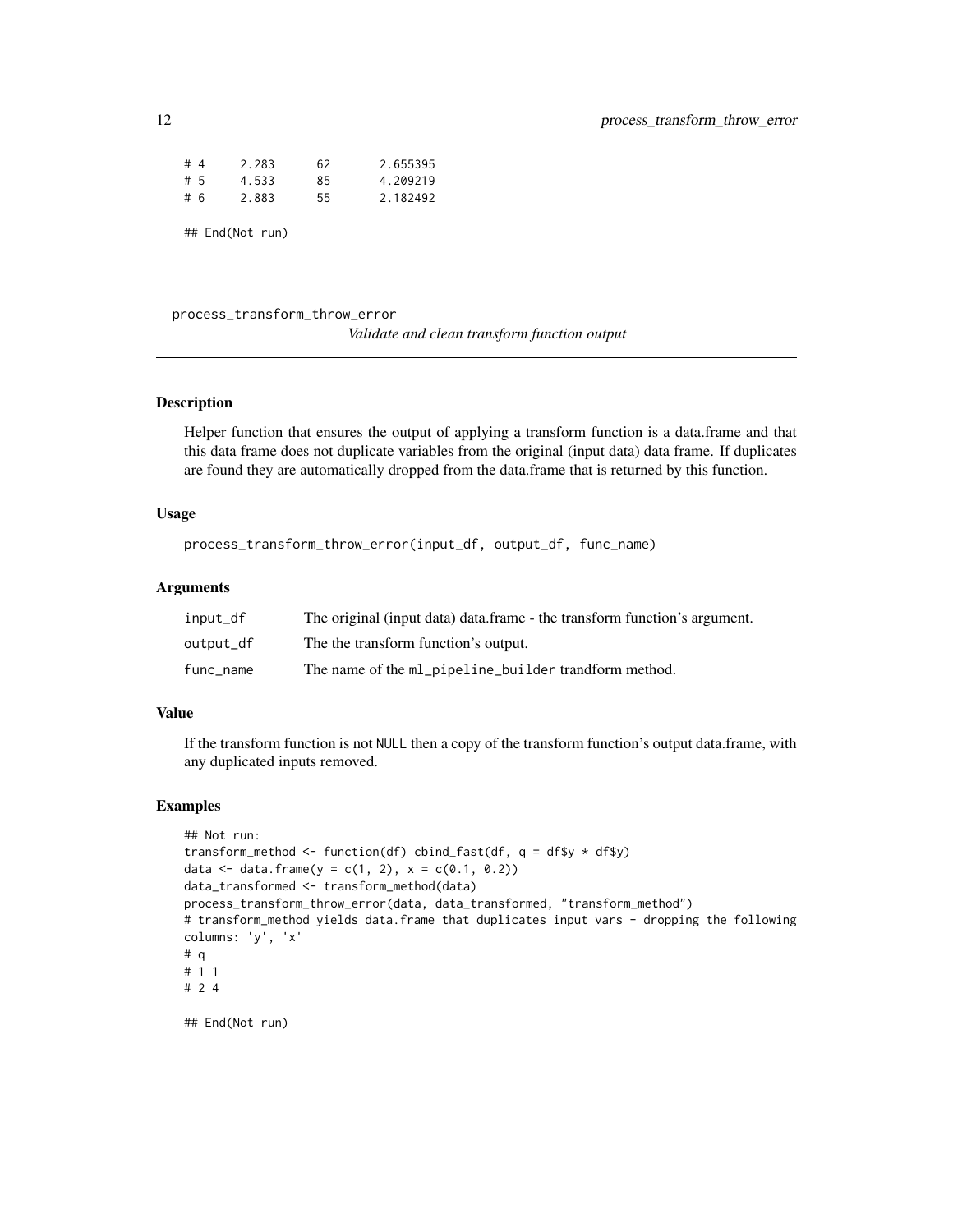<span id="page-12-1"></span><span id="page-12-0"></span>transform\_features *Transform machine learning feature variables*

#### **Description**

A function that takes as its arguement another function defining a set of feature variable transformations, and wraps (or adapts) it for use within a machine learning pipeline.

#### Usage

```
transform_features(.f)
```
#### Arguments

.f A unary function of a data.frame that returns a new data.frame containing only the transformed feature variables. An error will be thrown if this is not the case.

#### Value

A unary function of a data.frame that returns the input data.frame with the transformed feature variable columns appended. This function is assigned the classes "transform\_features" and "ml\_pipeline\_section".

#### Examples

```
data <- head(faithful)
f <- transform_features(function(df) {
 data.frame(x1 = (df$waiting - mean(df$waiting)) / sd(df$waiting))
})
f(data)
# eruptions waiting x1
# 1 3.600 79 0.8324308
# 2 1.800 54 -1.0885633
# 3 3.333 74 0.4482320
# 4 2.283 62 -0.4738452
# 5 4.533 85 1.2934694
# 6 2.883 55 -1.0117236
```
<span id="page-12-2"></span>transform\_response *Transform machine learning response variable*

#### Description

A function that takes as its arguement another function defining a response variable transformation, and wraps (or adapts) it for use within a machine learning pipeline.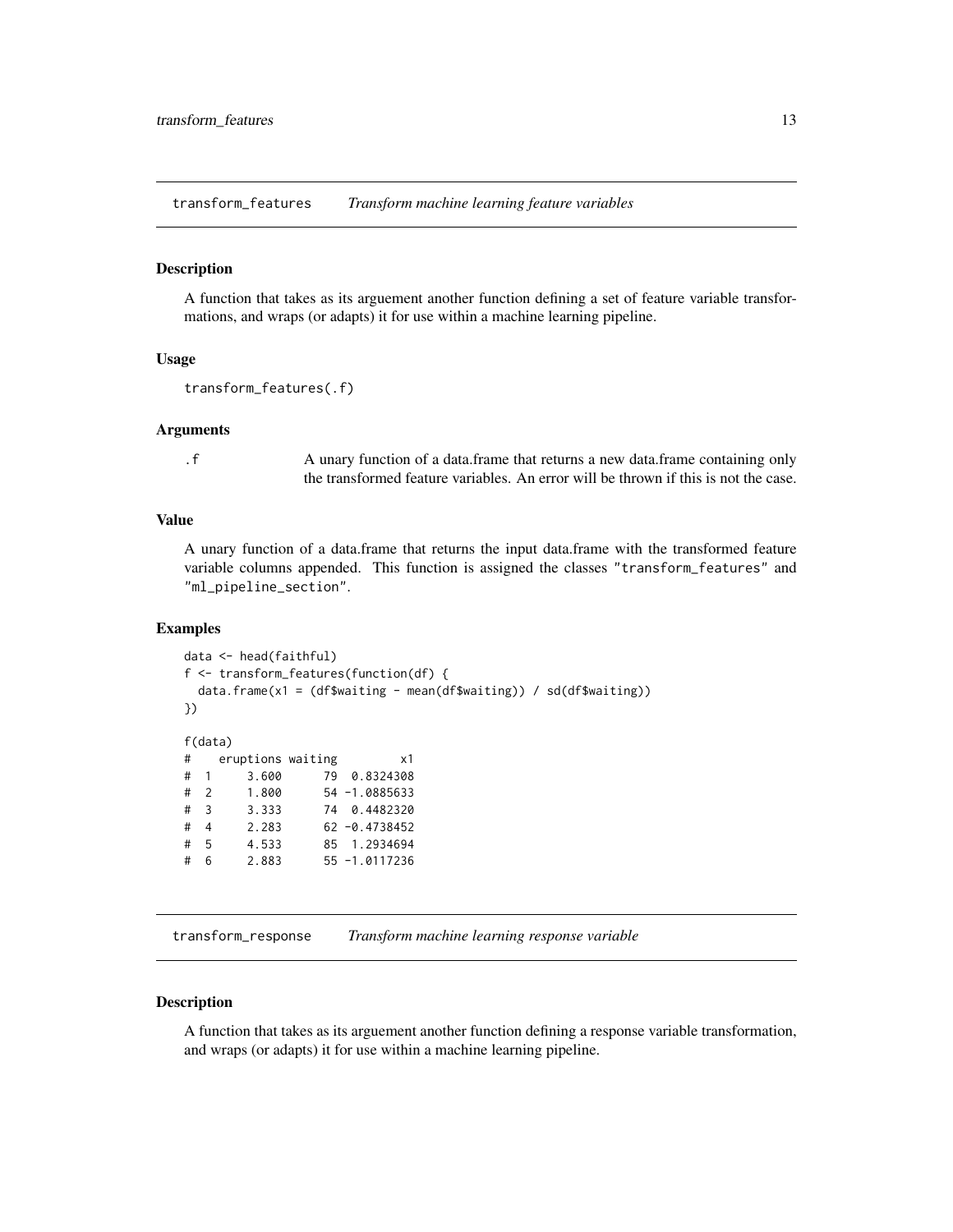#### Usage

transform\_response(.f)

#### Arguments

.f A unary function of a data.frame that returns a new data.frame containing only the transformed response variable. An error will be thrown if this is not the case.

### Value

A unary function of a data.frame that returns the input data.frame with the transformed response variable column appended. This function is assigned the classes "transform\_response" and "ml\_pipeline\_section".

#### Examples

```
data <- head(faithful)
f <- transform_response(function(df) {
 data.frame(y = (df$eruptions - mean(df$eruptions)) / sd(df$eruptions))
})
f(data)
# eruptions waiting y
# 1 3.600 79 0.5412808
# 2 1.800 54 -1.3039946
# 3 3.333 74 0.2675649
# 4 2.283 62 -0.8088457
# 5 4.533 85 1.4977485
# 6 2.883 55 -0.1937539
```
try\_pipeline\_func\_call

*Custom tryCatch configuration for pipeline segment segment functions*

#### Description

Custom tryCatch configuration for pipeline segment segment functions

#### Usage

try\_pipeline\_func\_call(.f, arg, func\_name)

#### Arguments

| $\cdot$ f | Pipleine segment function |
|-----------|---------------------------|
| arg       | Arguement of . f          |
| func_name | (Character string).       |

<span id="page-13-0"></span>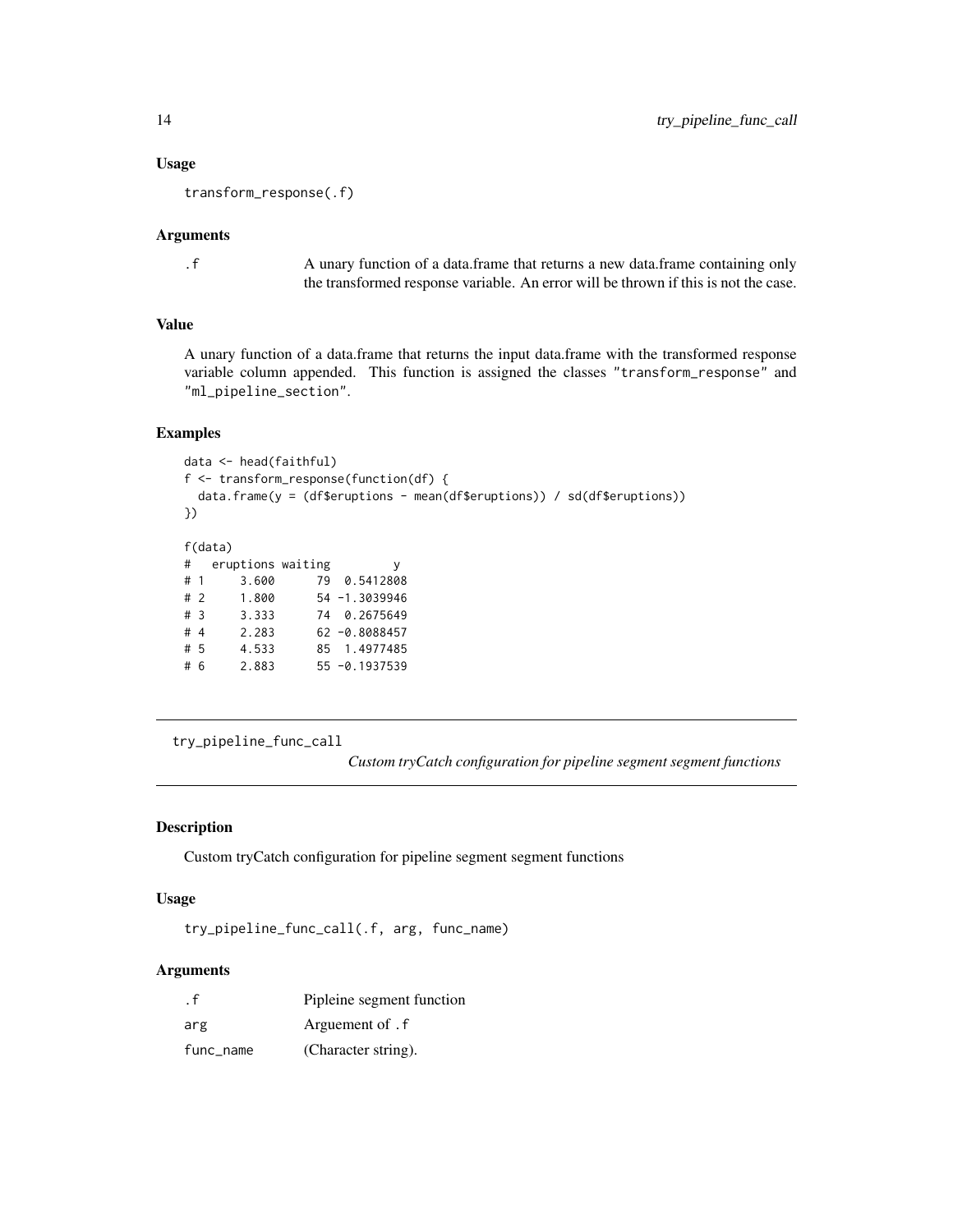#### Value

Returns the same object as .f does (a data.frame or model object), unless an error is thrown.

#### Examples

```
## Not run:
data <- data.frame(x = 1:3, y = 1:3 / 10)
f \le function(df) data.frame(p = df$x ^ 2, q = df$wrong)
try_pipeline_func_call(f, data, "f")
# Error in data.frame(p = df$x^2, q = df$wrong) :
# arguments imply differing number of rows: 3, 0
# --> called from within function: f
```
## End(Not run)